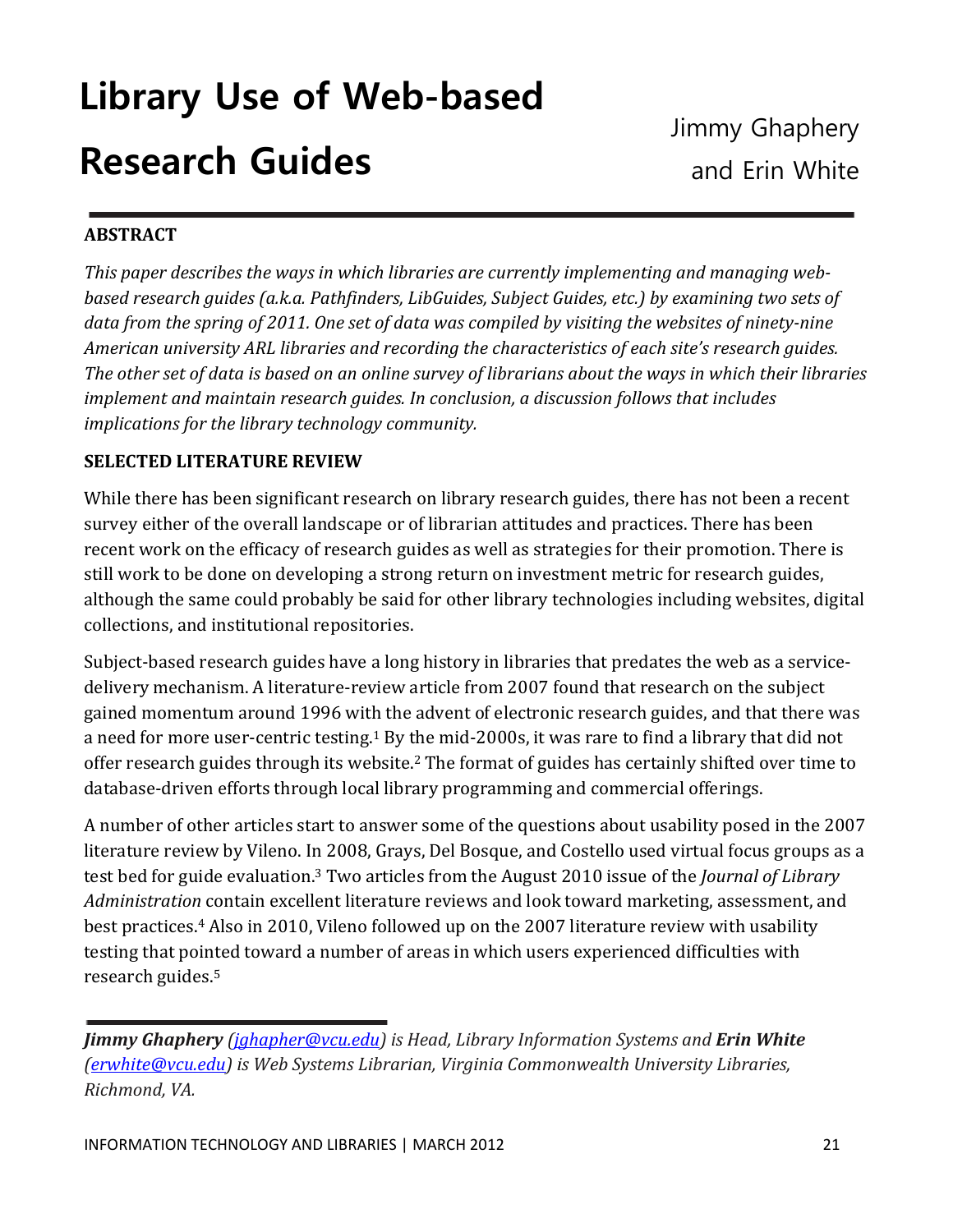In terms of cross-library studies, an interesting collaboration in 2008 between Cornell and Princeton Universities found that students, faculty, and librarians perceived value in research guides, but that their qualitative comments and content analysis of the guides themselves indicated a need for more compelling and effective features.<sup>6</sup> The work of Morris and Grimes from 1999 should also be mentioned; the authors surveyed 53 university libraries, finding that it was rare to find a library with formal management policies for their research guides.<sup>7</sup>

Most recently, LibGuides has emerged as a leader in this arena, offering a popular software-as-aservice (SAAS) model and as such is not yet heavily represented in the literature. A multichapter LibGuides LITA guide is pending publication and will cover such topics as implementing and managing LibGuides, setting standards for training and design, and creating and managing guides.

## **ARL GUIDES LANDSCAPE**

During the week of March 3rd, 2011, the authors visited the websites of 99 American university ARL libraries to determine the prevalence and general characteristics of their subject-based research guides. In general, the visits reinforced the overarching theme within the literature that subject-based research guides are a core component of academic library web services. All 99 libraries offered research guides that were easy to find from the library home page. LibGuides was very prominent as a platform, in production at 67 of the 99 libraries. Among these, it appeared that at least 5 libraries were in the process of migrating from a previous system (either a homegrown, database-driven site or static HTML pages) to LibGuides.

In addition to the presence and platform, the authors recorded additional information about the scope and breadth of each site's research guides. For each site, the presence of course-based research guides was recorded. In some cases the course guides had a separate listing, whereas in others they were intermingled with the subject-based research guides. Course guides were found on 75 of the 99 libraries visited. Of these, 63 were also LibGuides sites. It is certainly possible that course guides are being deployed at some of the other libraries but were not immediately visible in visiting the websites, or that course guides may be deployed through a course management system. Nonetheless, it appears that the use of LibGuides encourages the presence of public-facing course guides. Qualitatively, there was wide diversity of how course guides were organized and presented, varying from a simple A-to-Z listing of all guides to separately curated landing pages specifically organized by discipline.

The number of guides was recorded for each LibGuides site. It was possible to append "/browse.php?o=a" to the base URL to determine how many guides and authors were published at each site. This PHP extension was the publicly available listing of all guides on each LibGuides platform. The "/browse.php?o=a" extension no longer publicly reports these statistics; however, findings could be reproduced by manually counting the number of guides and authors on each site. The authors confirmed the validity of this method in the fall of 2011 by revisiting four sites and finding that the numbers derived from manual counting were in line with the previous findings. Of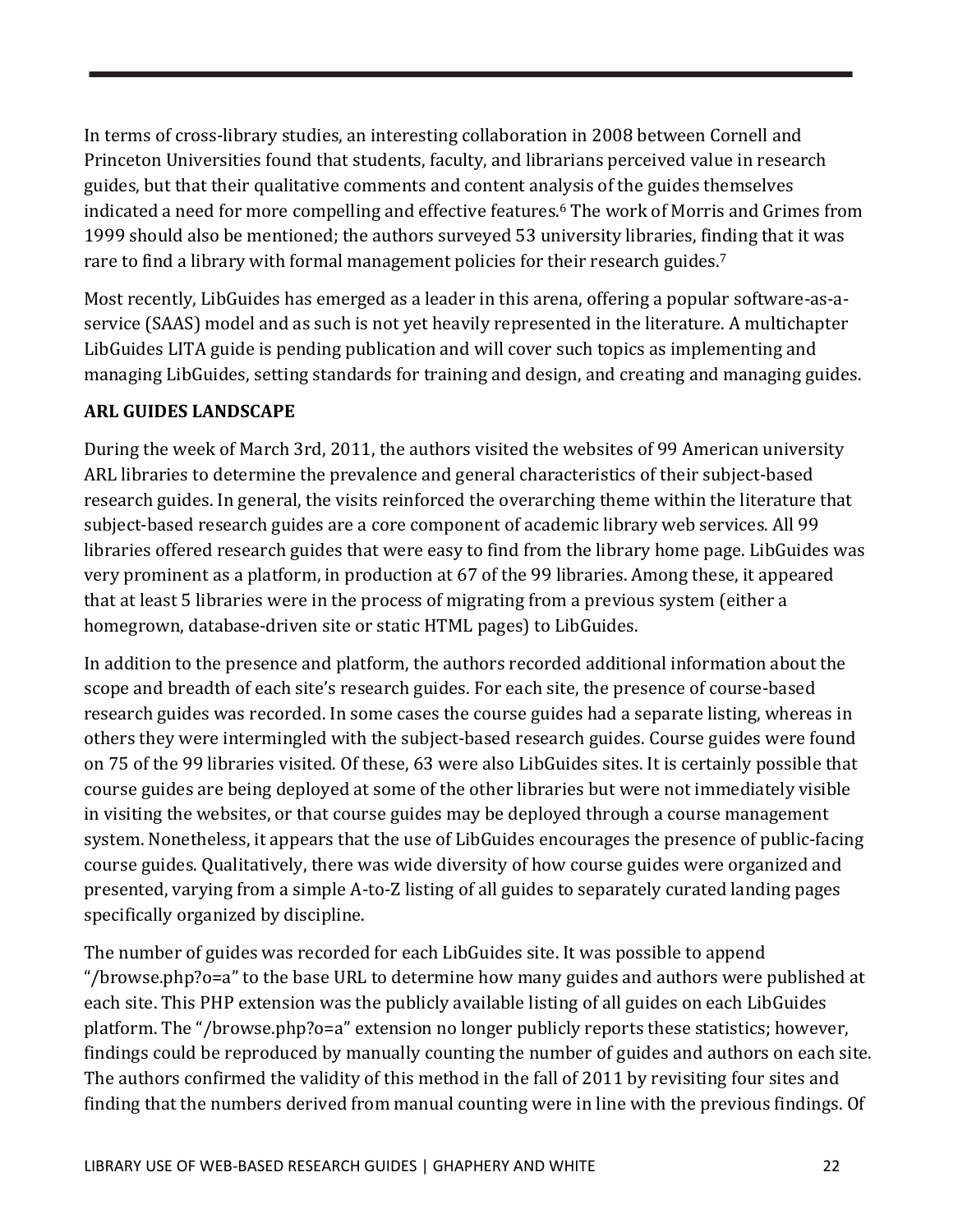the 63 LibGuides sites we observed, a total of 14,522 guides were counted from 2,101 authors for an average of 7 guides per author. On average, each site had 220 guides from 32 authors (median of 179 guides; 29 authors). At the high end of the scale, one site had 713 guides from 46 authors. Based on the volume observed, libraries appear to be investing significant time toward the creation, and presumably the maintenance, of this content. In addition to creation and ongoing maintenance, such long lists of topics raise a number of usability issues that libraries will also be wise to keep in mind.8

## **SURVEY**

The literature review and website visits call out two strong trends:

- 1. Research guides are as commonplace as books in libraries,
- 2. LibGuides is the elephant in the room, so much so that it is hard to discuss research guides without discussing LibGuides.

Based on preliminary findings from the literature review and survey, we looked to further describe how libraries are supporting, innovating, implementing, and evaluating their research guides. A ten-question survey was designed to better understand how research guides sit within the cultural environment of libraries. It was distributed to a number of professional discussion lists the week of April 19, 2011 (see appendix). The following lists were used in an attempt to get a balance of opinion from populations of both technical and public services librarians: code4lib, web4lib, lita-l, lib-ref-l, and ili-l. The survey was made available for two weeks following the list announcements.

Survey response was very strong, with 198 responses (188 libraries) received without the benefit of any follow-up recruitment. Ten institutions submitted more than one response. In these cases only the first response was included for analysis. We did not complete a response for our own institution.

The vast majority (155, 82%) of respondents were from college or university libraries. Of the remaining 33, 24 (13%) were from community college libraries, with only 9 (5%) identifying themselves as public, school, private, or governmental. Among the college and university libraries, 17 (9%) identified themselves as members of the ARL, which comprises 126 members.9 In terms of "what system best describes your research guides by subject?" the results were similar to the survey of ARL websites. Most libraries (129, 69%) reported LibGuides as their system, followed by "customized open source system" and "static HTML pages," both at 20 responses (11% each). Sixteen libraries (9%) reported using a homegrown system, with three libraries (2%) reporting "other commercial system."

In terms of initiating and maintaining a guides system, much of the work within libraries seems to be happening outside of library systems departments. When asked which statement best described who selected the guides system, 67 respondents (36%) indicated their library research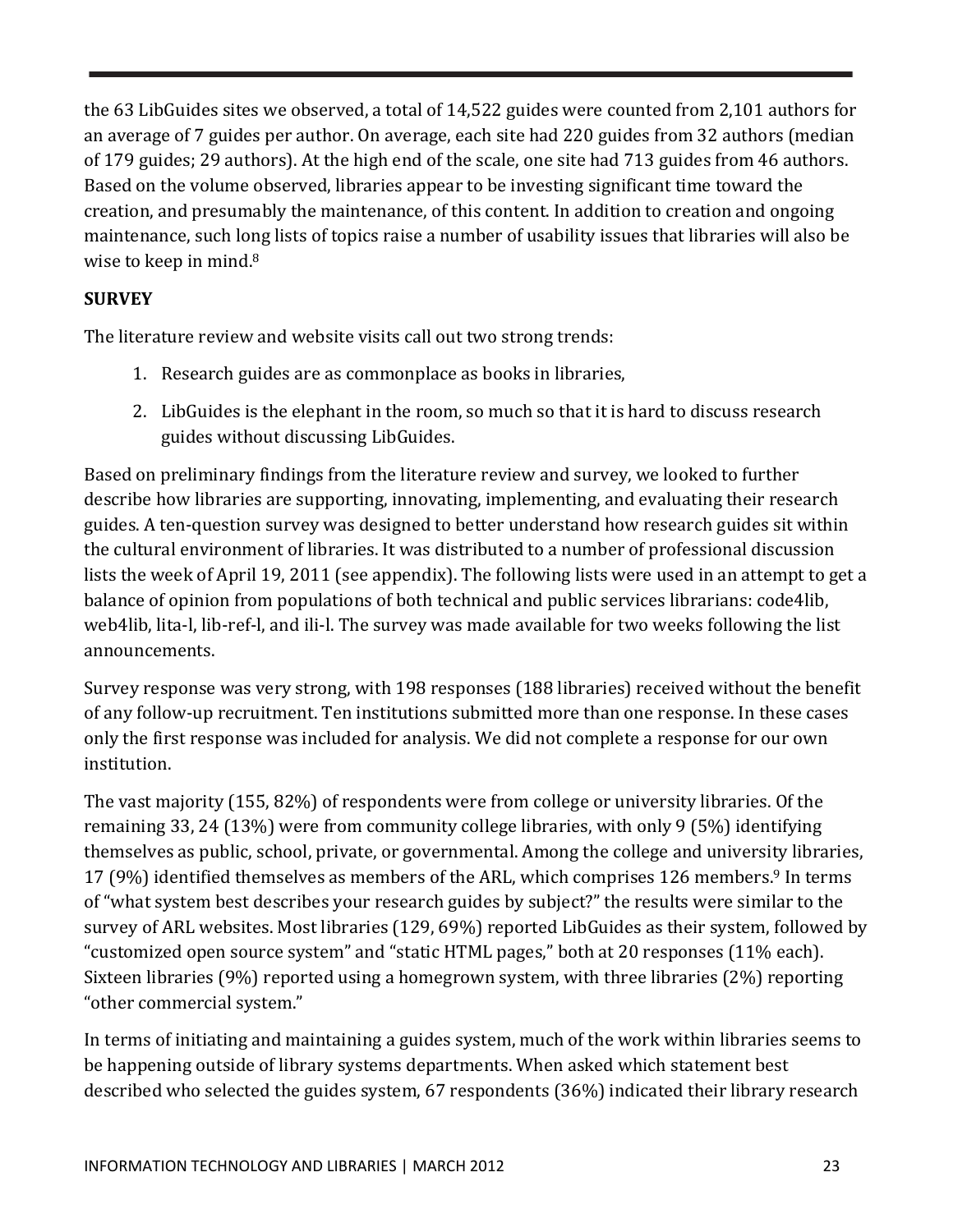guides were "initiated by Public Services," followed closely by "more of a library-wide initiative" at 63 responses (34%). In the middle at 34 responses (18%) was "initiated by an informal crossdepartmental group." Only 10 respondents (5%) selected "initiated by Systems," with the top down approach of "initiated by Administration" gathering 14 responses (7%). When narrowing the responses to those sites that are using LibGuides or Campus Guides, the portrait is not terribly different, with 36% library-wide, 35% Public Services, 18% informal cross-departmental, 7% Administration, and Systems trailing at 4%.

Likewise there was not a strong indication of library systems involvement in maintaining or supporting research guides. Sixty-nine responses (37%) indicated "no ongoing involvement" and an additional 35 (19%) indicated "N/A we do not have a Systems Department." There were only 21 responses (11%) stating "considerable ongoing involvement," with the balance of 63 responses (34%) for "some ongoing involvement." Not surprisingly, there was a correlation between the type of research guide and the amount of systems involvement. For sites running a "customized open source system," "other commercial system," or "homegrown system," at least 80% of responses indicated either "considerable" or "some" ongoing systems involvement. In contrast, 37% of sites running LibGuides or CampusGuides indicated "considerable" or "some" technical involvement. Further, the LibGuides and CampusGuides users recorded the highest percentage (43%) of "no ongoing involvement" compared to 37% of all respondents. Interestingly, 20% of LibGuides and Campus Guides users answered "N/A we do not have a Systems Department," which is not significantly higher than all respondents for this question at 19%.

The level of interaction between research guides and enterprise library systems was not reported as strong. When asked "which statement best describes the relationship between your web content management system and your research guides?" 112 responses (60%) indicated that "our content management system is independent of our research guides" with an additional 51 responses (27%) indicating that they did not have a content management system (CMS). Only 12 respondents (6%) said that their CMS was integrated with their research guides with a remaining 13 (7%) saying that their CMS was used for "both our website and our research guides." A similar portrait was found in seeking out the relationship between research guides and discovery/federated search tools. When asked "which statement best describes the relationship between your discovery/federated search tool and your research guides?" roughly half of the respondents (96, 51%) did not have a discovery system ("N/A we do not have a discovery tool"). Only 12 respondents (6%) selected "we prominently feature our discovery tool on our guides," whereas more than double that number, 26 (14%), said "we typically do not include our discovery tool on our guides." Fifty four respondents (29%) took the middle path of "our discovery tool is one of many search options we feature on our guides." In the case of both discovery systems and content management systems, it seems that research guides are typically not deeply integrated. When asked "what other type of content do you host on your research guides system?" respondents selected from a list of choices as reflected in table 1.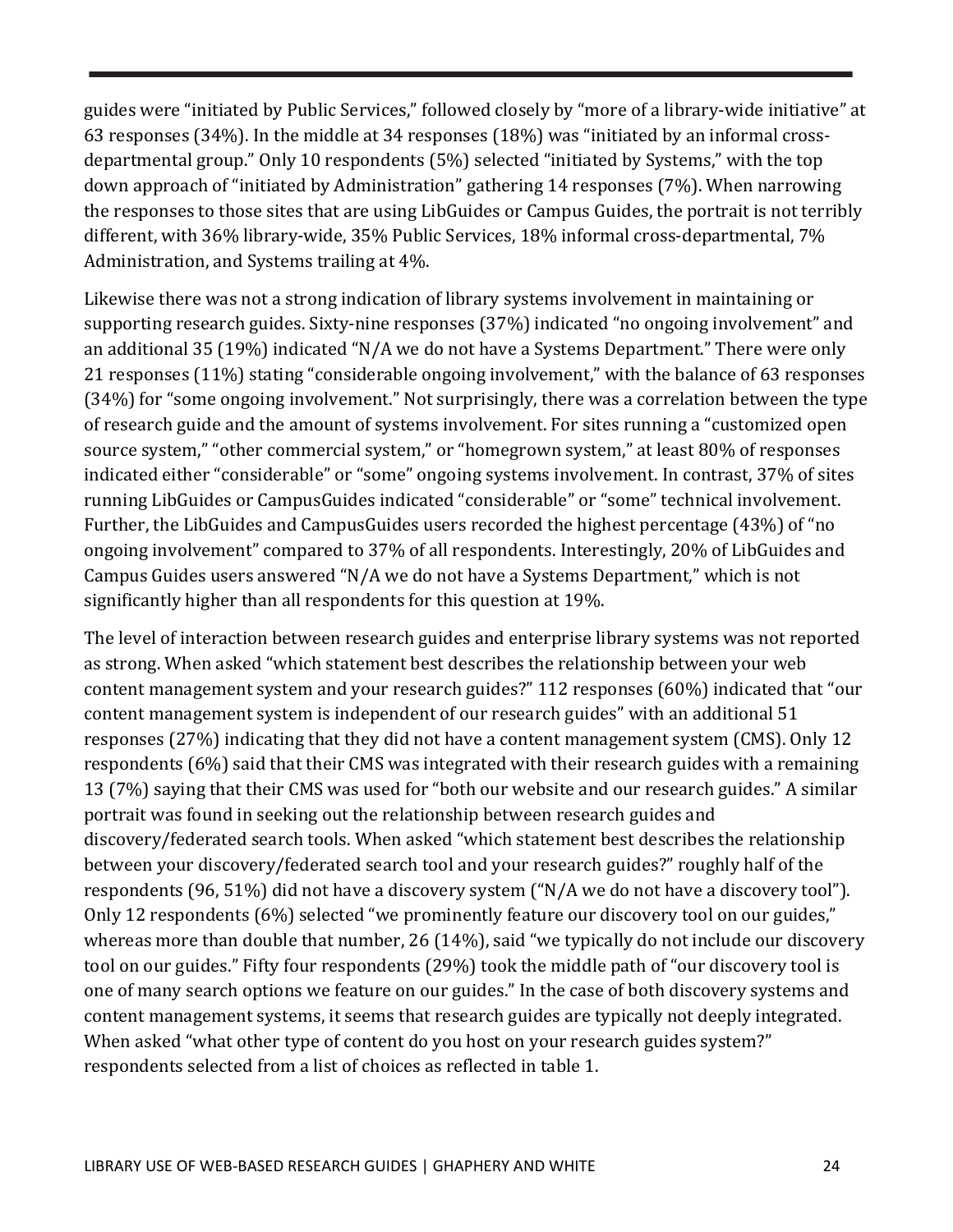| <b>Answer</b>                                                                                 | <b>Total</b> | Percent | LibGuides/CampusGuides |
|-----------------------------------------------------------------------------------------------|--------------|---------|------------------------|
| Course pages                                                                                  | 127          | 68%     | 74%                    |
| "How to" instruction                                                                          | 123          | 65%     | 77%                    |
| Alphabetical list of all<br>databases                                                         | 76           | 40%     | 42%                    |
| "About the library" information<br>(for example hours, directions,<br>staff directory, event) | 59           | 31%     | 35%                    |
| Digital collections                                                                           | 34           | 18%     | 19%                    |
| Everything—we use the<br>research guide platform as our<br>website                            | 16           | 9%      | 9%                     |
| None of the above                                                                             | 17           | 9%      | 2%                     |

# **Table 1. Other Types of Content Hosted on Research Guides System**

These answers reinforce the portrait of integration within the larger library web presence. While the research guides platform is an important part of that presence, significant content is also being managed by libraries through other systems. It is also consistent with the findings from the ARL website visits, where course pages were consistently found within the research guides platform. For sites reporting LibGuides or CampusGuides as their platform, inclusion of course pages and how-to instruction was even higher, at 74% and 77%, respectively.

Another multi-answer question sought to determine what types of policies are being used by libraries for the management of research guides: "which of the following procedures or policies do you have in place for your research guides?" Responses are summarized in table 2.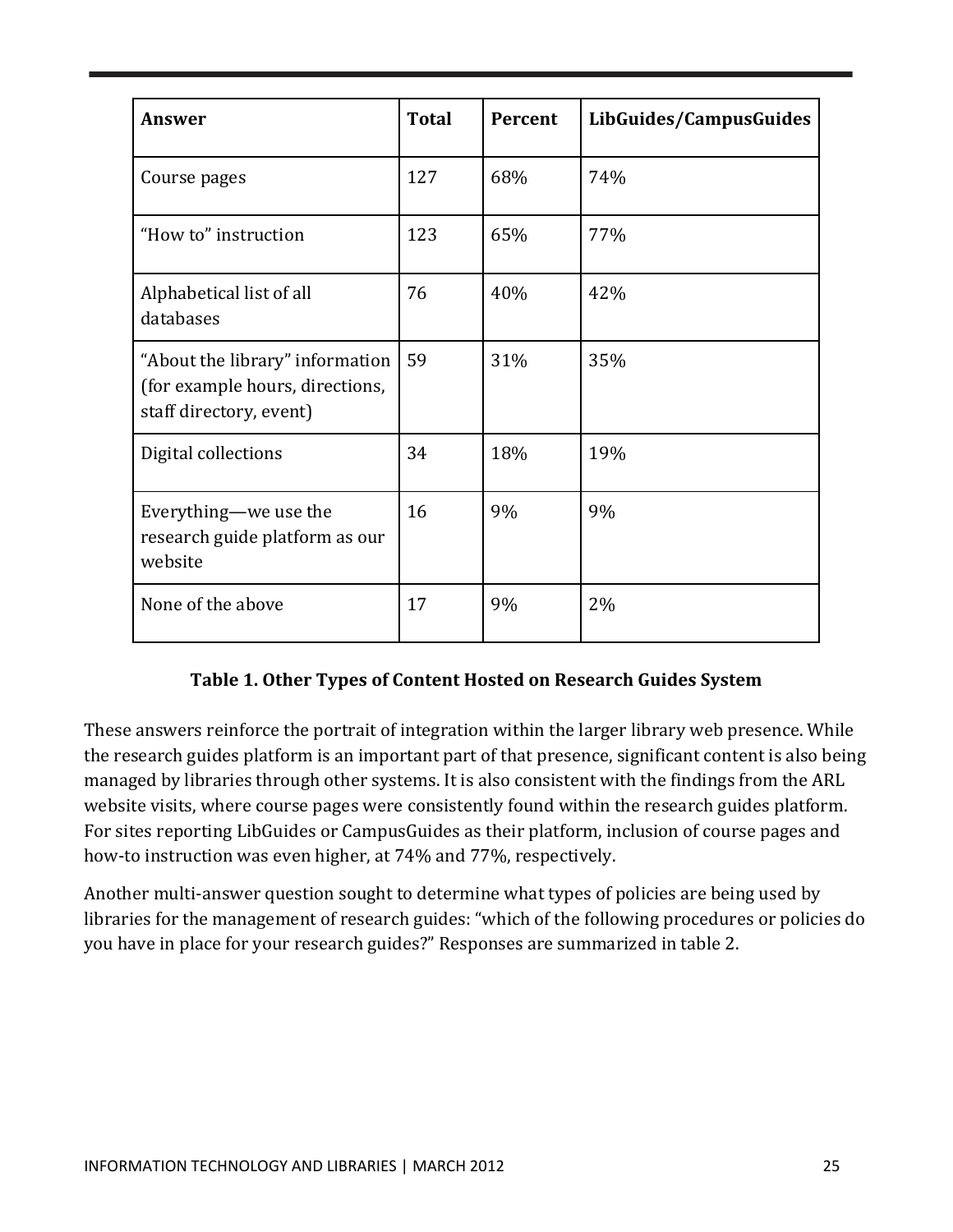| <b>Answer</b>                                                                       | <b>Total</b> | Percent | <b>Percent using</b><br>LibGuides/CampusGuides |
|-------------------------------------------------------------------------------------|--------------|---------|------------------------------------------------|
| Style guides for consistent<br>presentation                                         | 105          | 56      | 58                                             |
| Maintenance and upkeep of<br>guides                                                 | 94           | 50      | 53                                             |
| Link checking                                                                       | 87           | 46      | 50                                             |
| Required elements such as<br>contact information, chat,<br>pictures, etc.           | 78           | 41      | 56                                             |
| Training for guide creators                                                         | 73           | 39      | 43                                             |
| Transfer of guides to<br>another author due to<br>separation or change in<br>duties | 72           | 38      | 41                                             |
| Defined scope of<br>appropriate content                                             | 43           | 23      | 22                                             |
| Allowing and/or moderating<br>user tags, comments, ratings                          | 36           | 19      | 25                                             |
| None of the above                                                                   | 36           | 19      | 19                                             |
| Controlled<br>vocabulary/tagging system<br>for managing guides                      | 23           | 12      | 25                                             |

## **Table 2. Management Policies/Procedures for Research Guides**

While nearly one in five libraries reported none of the policies in place at all, the responses indicate that there is effort being applied toward the management of these systems. The highest percentage for any given policy was 56% for "style guides for consistent presentation." Best practices in these areas could be emerging or many of these policies could be specific to individual library needs. As with the survey question on content, the research-guides platform also has a role with the LibGuides and CampusGuides users reporting much higher rates of policies for "controlled vocabulary/tagging" (25% vs. 12%) and "required elements" (56% vs. 41%). In both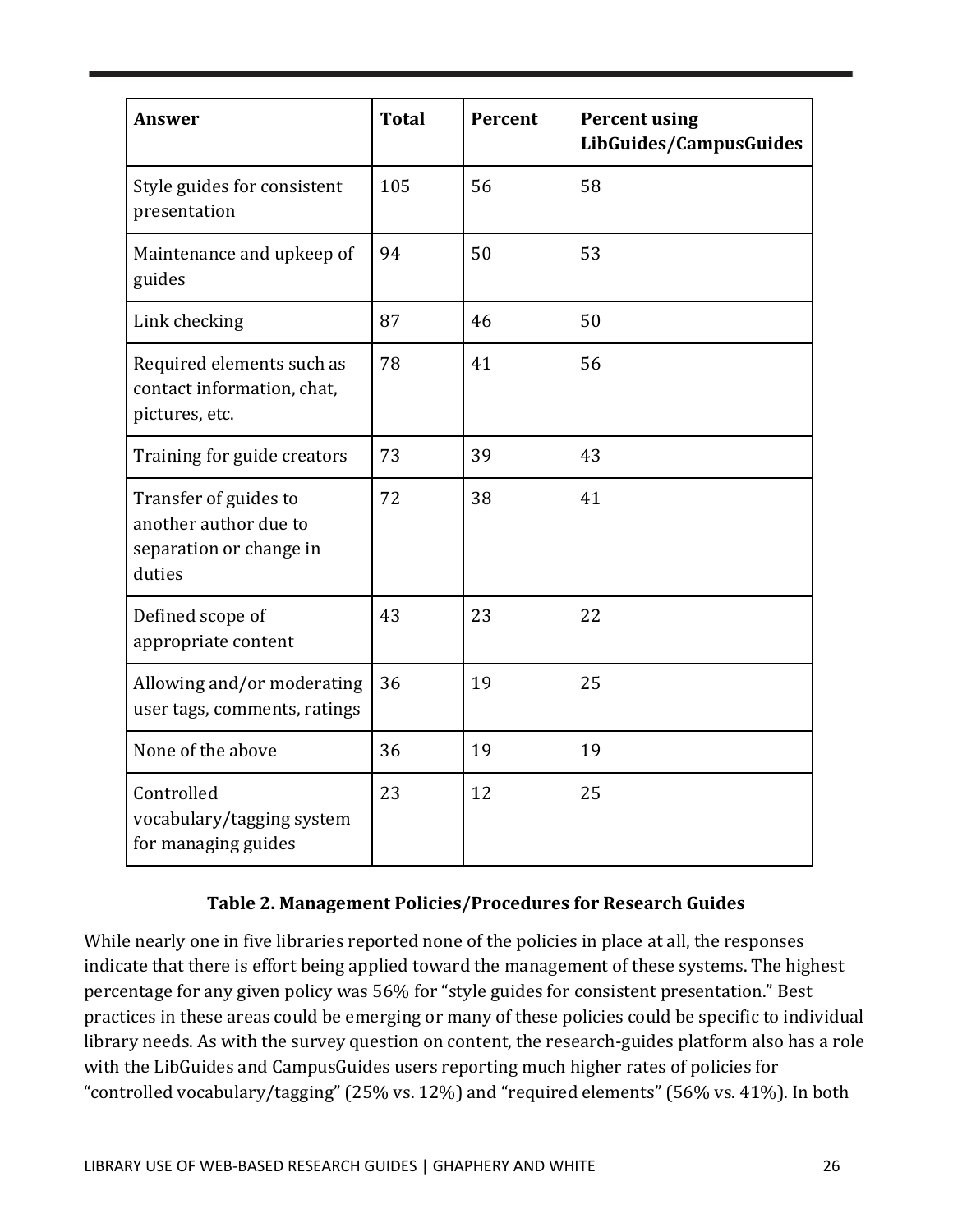of these cases, it is likely that the need for policies arise from the availability of these features and options that may not be present in other systems. Based on this supposition, it is somewhat surprising that the LibGuides and CampusGuides sites reported the same lack of policy adoption (none of the above; 19%).

The final question in the survey further explored the management posture for research guides by asking a free-text question: "how do you evaluate the success or failure of your research guides?" Results were compiled into a spreadsheet. The authors used inductive coding to find themes and perform a basic data analysis on the responses, including a tally of which evaluation methods were used and how often. One in five institutions (37 respondents, 19.6%) looked only to usage stats, while seven respondents (4%) indicated that their library had performed usability testing as part of the evaluation. Forty-our respondents (23.4%) said they had no evaluation method in place ("Ouch! It hurts to write that."), though many expressed an interest or plans to begin evaluation.

Another emerging theme included ten respondents who quantified success in terms of library adoption and ease of use. This included one respondent who had adopted LibGuides in light of prohibitive IT regulations ("We choose LibGuides because IT would not allow us to create class specific research webpages"). Several institutions also expressed frustration with the survey instrument because they were in the process of moving from one guides system to another and were not sure how to address many questions. Most responses indicated that there are more questions than answers regarding the efficacy of their research guides, though the general sentiment toward the idea of guides was positive, with words such as "positive," "easy," "like," and "love" appearing in 16 responses. Countering that, 5 respondents indicated that their libraries' research-guides projects had fallen through.

## **CONCLUSION**

This study confirms previous research that web-based research guides are a common offering, especially in academic libraries. Adding to this, we have recorded a quantitative adoption of LibGuides both through visiting ARL websites and through a survey distributed to library listservs. Further, this study did not find a consistent management or assessment practice for library research guides. Perhaps the most interesting finding from this study is the role of library systems departments with regard to research guides. It appears that many library systems departments are not actively involved in either the initiation or ongoing support of web-based research guides.

What are the implications for the library technology community and what questions arise for future research? The apparent ascendancy of LibGuides over local solutions is certainly worth considering and in part demonstrates some comfort within libraries for cloud computing and SAAS. Time will tell how this might spread to other library systems. The popularity of LibGuides, at its heart a specialized content management system, also calls into question the vitality and adaptability of local content management system implementations in libraries. More generally, does the desire to professionally select and steward information for users on research guides indicate librarian misgivings about the usability of enterprise library systems? How do attitudes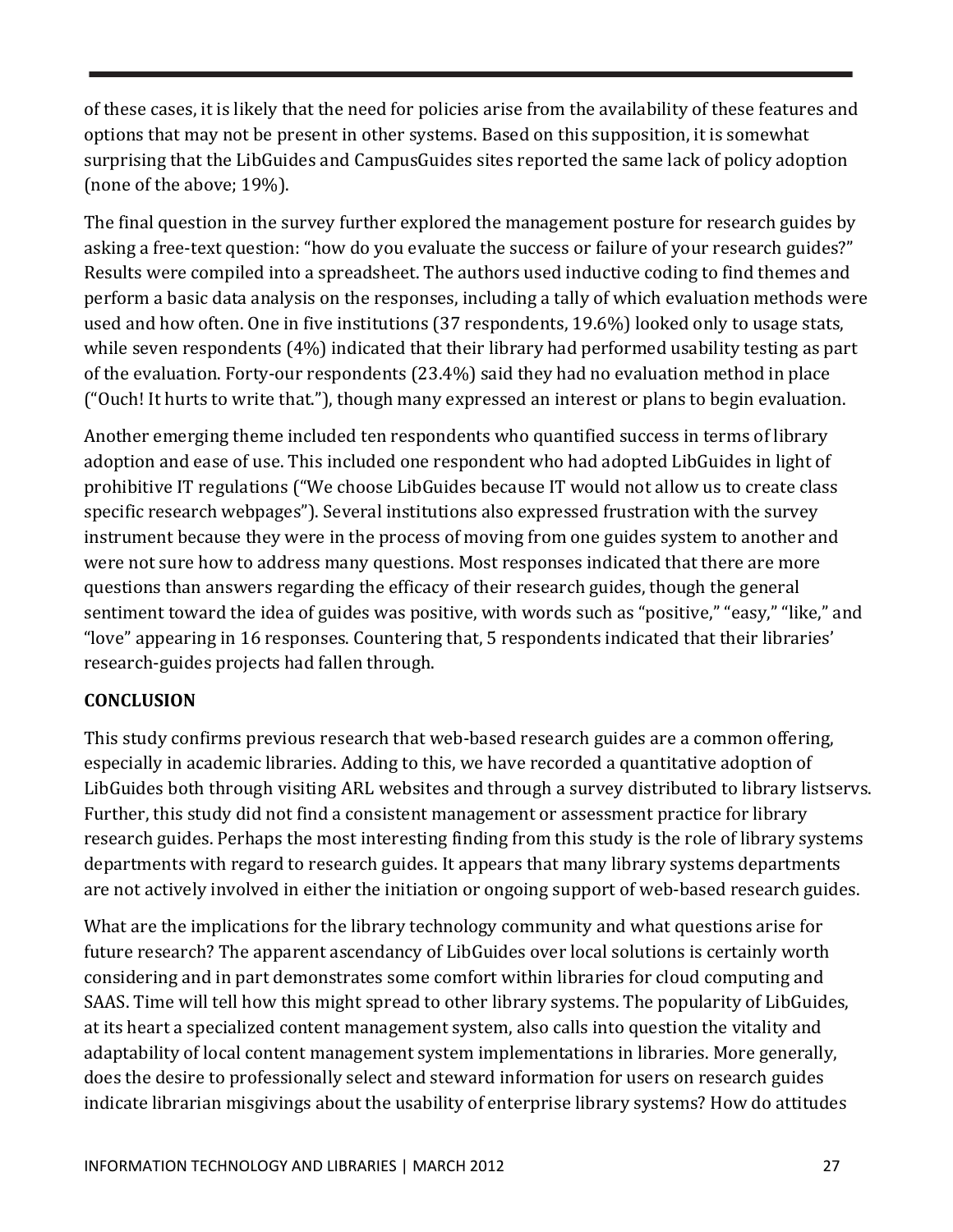toward research guides differ between public services and technical services? Hopefully these questions serve as a call for continued technical engagement with library research guides. What shape that engagement may have in the future is an open question, but based on the prevalence and descriptions of current implementations, such consideration by the library technology community is worthwhile.

#### **REFERENCES**

**1.** Luigina Vileno, "From Paper to Electronic, the Evolution of Pathfinders: A Review of the Literature," *Reference Services Review* 35, no. 3 (2007): 434–51.

**2.** Martin Courtois, Martha Higgins, Aditya Kapur, "Was this Guide Helpful? Users' Perceptions of Subject Guides," *Reference Services Review* 33 , no. 2 (2005): 188–96.

**3.** Lateka J. Grays, Darcy Del Bosque, and Kristen Costello, "Building a Better M.I.C.E. Trap: Using Virtual Focus Groups to Assess Subject Guides for Distance Education Students," *Journal of Library Administration* 48, no. 3/4 (2008): 431–53.

**4.** Mira Foster et al., "Marketing Research Guides: An Online Experiment with LibGuides," *Journal of Library Administration* 50, no. 5/6 (July/September, 2010): 602–16; Alisa C. Gonzalez and Theresa Westbrock, "Reaching Out with LibGuides: Establishing a Working Set of Best Practices," *Journal of Library Administration* 50, no. 5/6 (July/September, 2010): 638–56.

**5.** Luigina Vileno, "Testing the Usability of Two Online Research Guides," *Partnership: The Canadian Journal of Library and Information Practice and Research* 5, no. 2 (2010), <http://journal.lib.uoguelph.ca/index.php/perj/article/view/1235> (accessed August 8, 2011).

**6.** Angela Horne and Steve Adams, "Do the Outcomes Justify the Buzz? An Assessment of LibGuides at Cornell University and Princeton University—Presentation Transcript," presented at the Association of Academic and Research Libraries, Seattle, WA, 2009,

[http://www.slideshare.net/smadams/do-the-outcomes-justify-the-buzz-an-assessment-of-](http://www.slideshare.net/smadams/do-the-outcomes-justify-the-buzz-an-assessment-of-LibGuides-at-cornell-university-and-princeton-university)[LibGuides-at-cornell-university-and-princeton-university](http://www.slideshare.net/smadams/do-the-outcomes-justify-the-buzz-an-assessment-of-LibGuides-at-cornell-university-and-princeton-university) (accessed August 8, 2011).

**7.** Sarah Morris and Marybeth Grimes, "A Great Deal of Time and Effort: An Overview of Creating and Maintaining Internet-based Subject Guides," *Library Computing* 18, no. 3 (1999): 213–16.

**8.** Mathew Miles and Scott Bergstrom, "Classification of Library Resources by Subject on the Library Website: Is There an Optimal Number of Subject Labels?" *Information Technology & Libraries* 28, no. 1 (March 2009): 16–20, <http://www.ala.org/lita/ital/files/28/1/miles.pdf> (accessed August 8, 2011).

**9.** Association of Research Libraries, "Association of Research Libraries: Member Libraries," <http://www.arl.org/arl/membership/members.shtml> (accessed October 24, 2011).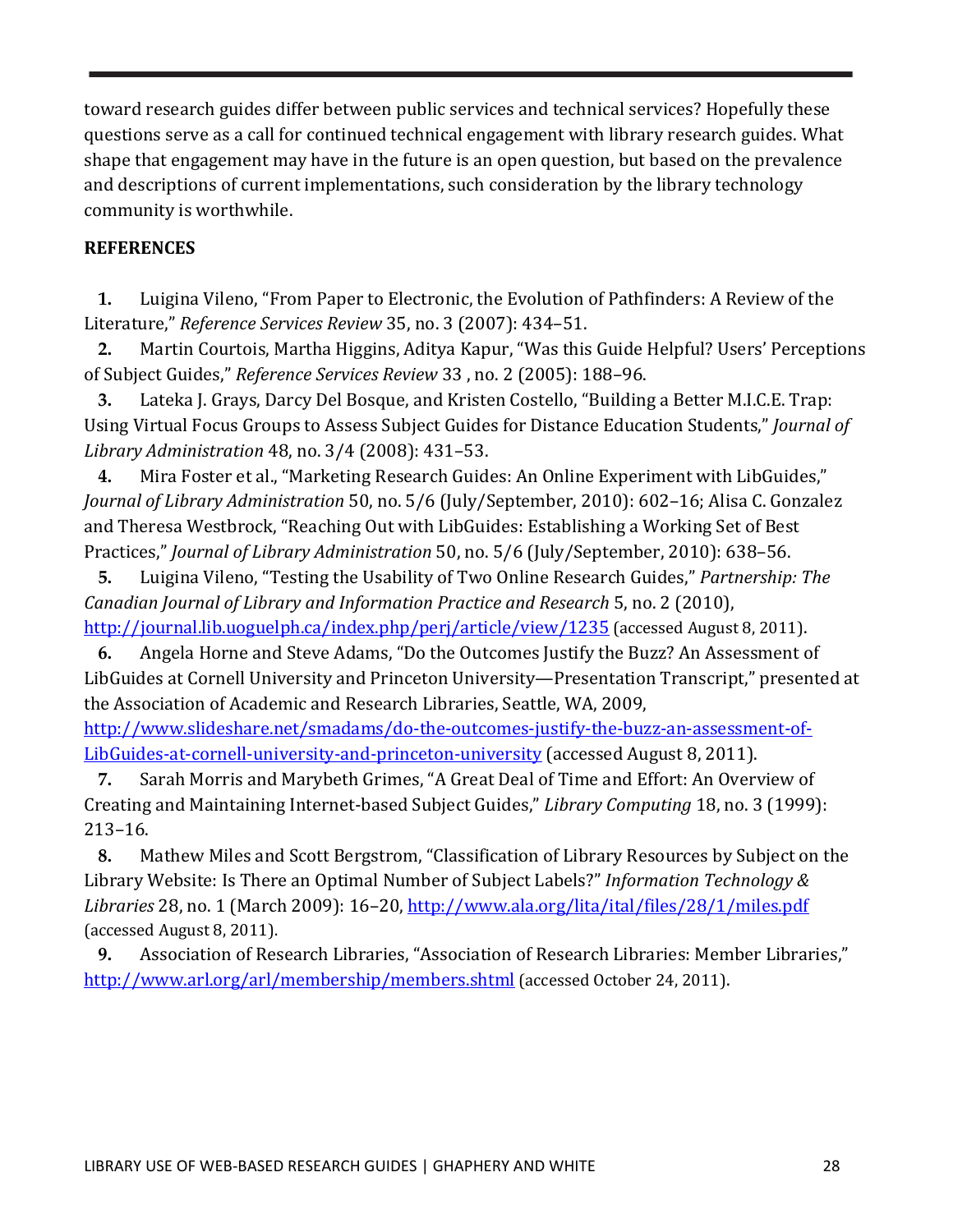#### **Appendix. Survey**

#### **Library Use of Web-based Research Guides**

Please complete the survey below.

We are researching libraries' use of web-based research guides. Please consider filling out the following survey, or forwarding this survey to the person in your library who would be in the best position to describe your library's research guides.

Responses are anonymous.

Thank you for your help!

Jimmy Ghaphery, VCU Libraries

Erin White, VCU Libraries

1) What is the name of your organization?

Note that the name of your organization will only be used to make sure multiple responses from the same organization are not received. Any publication of results will not include specific names of organizations.

2) Which choice best describes your library?

- o ARL
- o University library
- o College library
- o Community college library
- o Public library
- o School library
- o Private library
- o Governmental library
- o Nonprofit library
- 3) What type of system best describes your research guides by subject?
	- o LibGuides or CampusGuides
	- o Customized open source system
	- o Other commercial system
	- o Homegrown system
	- o Static HTML pages

#### 4) Which statement best describes the selection of your current research guides system?

- o Initiated by Administration
- o Initiated by Systems
- o Initiated by Public Services
- o Initiated by an informal cross-departmental group
- o More of a library-wide initiative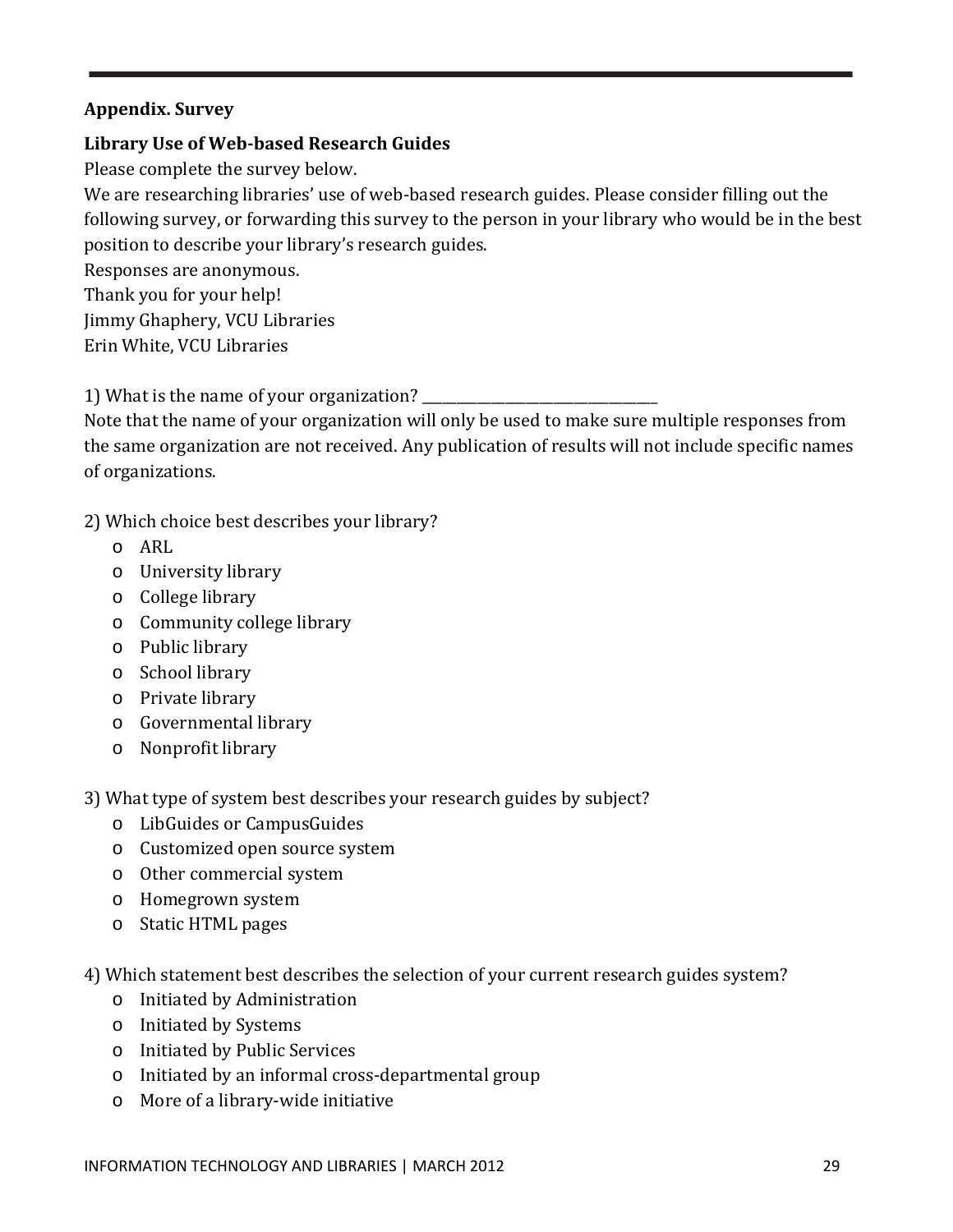5) How much ongoing involvement does your Systems Department have with the management of your research guides?

- o No ongoing involvement
- o Some ongoing involvement
- o Considerable ongoing involvement
- o N/A we do not have a Systems Department

6) What other type of content do you host on your research guides system?

- o Course pages
- o "How to" instruction
- o Alphabetical list of all databases
- o "About the library" information (for example: hours, directions, staff directory, events)
- o Digital collections
- o Everything—we use the research guide platform as our website
- o None of the above

7) Which statement best describes the relationship between your discovery/federated search tool and your research guides?

- o We typically do not include our discovery tool on our guides
- o Our discovery tool is one of many search options we promote on our guides
- o We prominently feature our discovery tool on our guides
- o N/A We do not have a discovery tool

8) Which statement best describes the relationship between your Web Content Management System and your research guides?

- o Our content management system is independent of our research guides
- o Our content management system is integrated with our research guides
- o Our content management system is used for both our website and our research guides
- o N/A we do not have a content management system

9) Which of the following procedures or policies do you have in place for your research guides?

- o Defined scope of appropriate content
- o Required elements such as contact information, chat, pictures, etc.
- o Style guides for consistent presentation
- o Allowing and/or moderating user tags, comments, ratings
- o Training for guide creators
- o Controlled vocabulary/tagging system for managing guides
- o Maintenance and upkeep of guides
- o Link checking